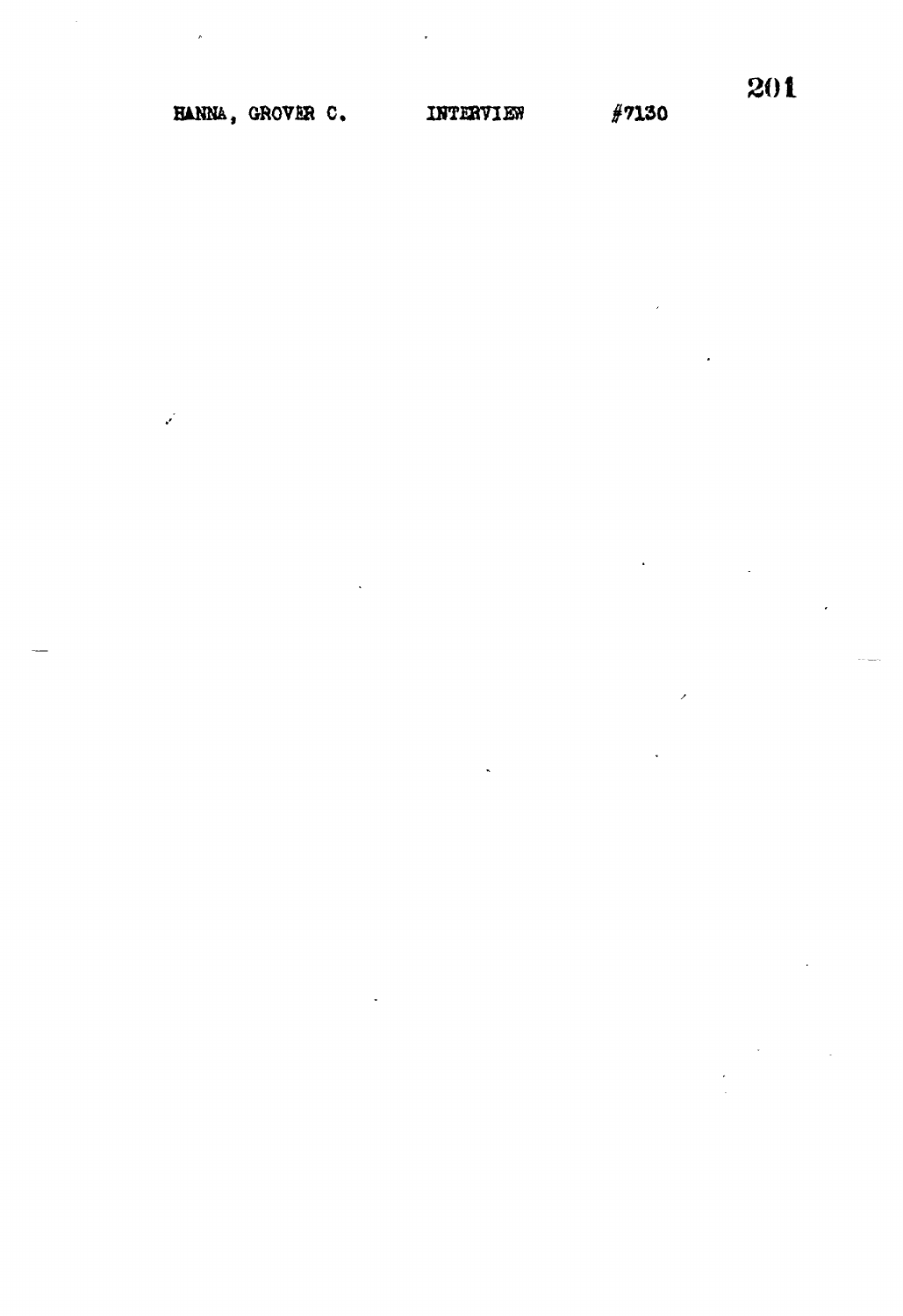| . GROVER G.                                                                                                                                                                                                                                                                          | <b>INTERFERE</b>                          |                                             |      |
|--------------------------------------------------------------------------------------------------------------------------------------------------------------------------------------------------------------------------------------------------------------------------------------|-------------------------------------------|---------------------------------------------|------|
|                                                                                                                                                                                                                                                                                      | - 8                                       | Form $A-(S-149)$                            |      |
|                                                                                                                                                                                                                                                                                      |                                           |                                             |      |
|                                                                                                                                                                                                                                                                                      | BIOGRAPHY FORM                            |                                             |      |
|                                                                                                                                                                                                                                                                                      | WORKS PROGRESS ADMINISTRATION             | Indian-Pieneer History Project for Oklahema |      |
|                                                                                                                                                                                                                                                                                      |                                           |                                             |      |
| Namnia Lee Burns                                                                                                                                                                                                                                                                     |                                           |                                             |      |
| orker's name                                                                                                                                                                                                                                                                         | August 12.                                |                                             |      |
| mort made on (date)                                                                                                                                                                                                                                                                  |                                           | 193                                         |      |
| Grover C. Hanna                                                                                                                                                                                                                                                                      | (Che rokee)                               |                                             |      |
|                                                                                                                                                                                                                                                                                      |                                           |                                             |      |
|                                                                                                                                                                                                                                                                                      | 330 C. NW. Kiaml, Oklahoma                |                                             |      |
| it Office Address                                                                                                                                                                                                                                                                    |                                           |                                             |      |
| idence address (or 1881162009)                                                                                                                                                                                                                                                       |                                           | 21                                          | 1861 |
| <b>FR OF BIRTH:</b>                                                                                                                                                                                                                                                                  | Mear Grove, Oklahoma, on Cowskin Prairie. | Year                                        |      |
| ce of birth                                                                                                                                                                                                                                                                          |                                           |                                             |      |
| James A. (Paddy) Hanna                                                                                                                                                                                                                                                               |                                           |                                             |      |
| <b>Contract Contract Street</b><br>e of Father                                                                                                                                                                                                                                       | Place of birth                            |                                             |      |
| ther information about father                                                                                                                                                                                                                                                        |                                           |                                             |      |
| e of Mother Place of birth                                                                                                                                                                                                                                                           |                                           |                                             |      |
| ther information about mother                                                                                                                                                                                                                                                        |                                           |                                             |      |
|                                                                                                                                                                                                                                                                                      |                                           |                                             |      |
| r complete parrative by the field worker dealing with the life and story<br>person interviewed. Refer to Manual for suggested subjects and questions.<br>s on blank sheets if necessary and attach firmly to this form. Number of<br>fattached www mamory and as told in the family. |                                           |                                             |      |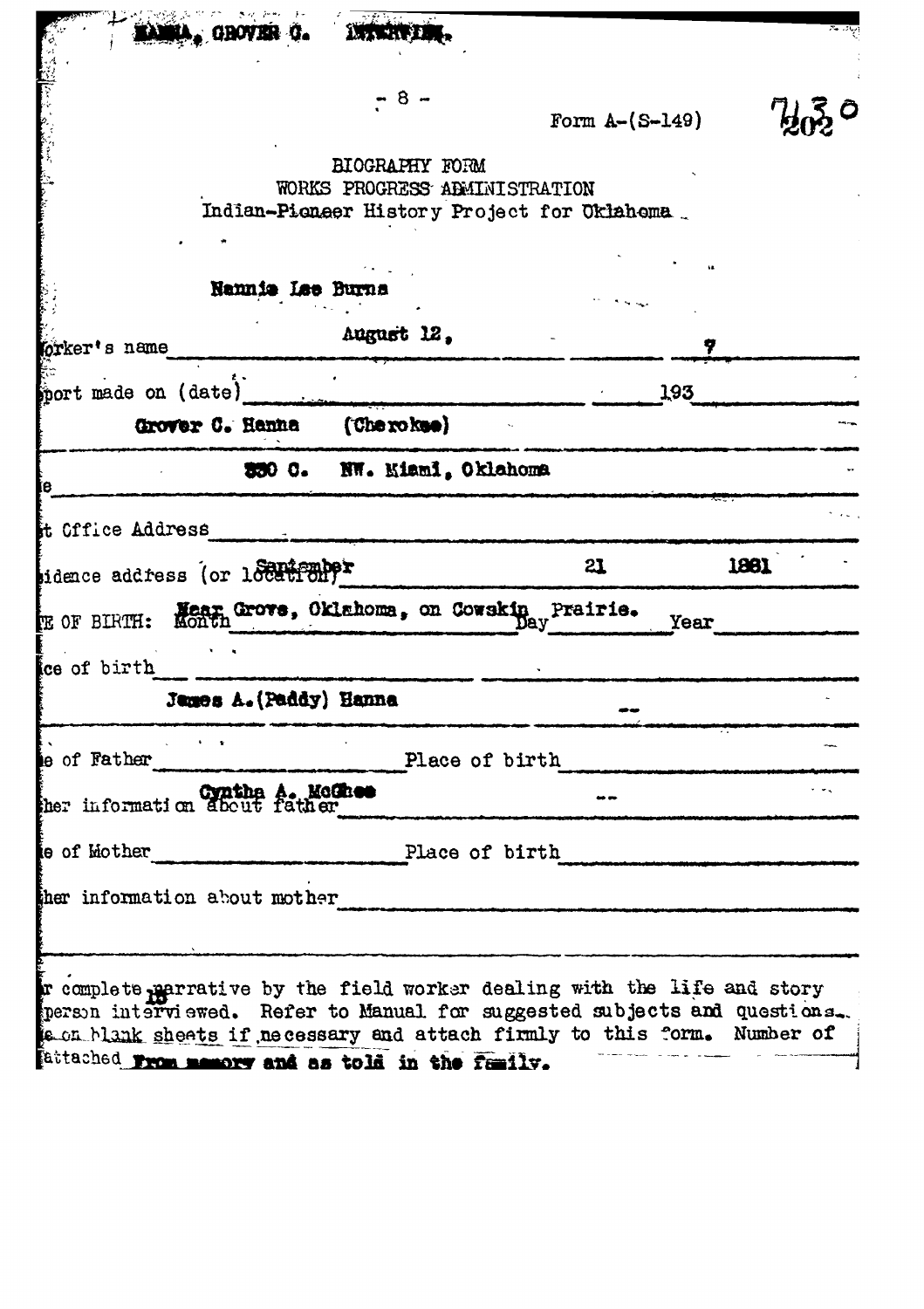$\mathbf Q$ 

Interview with Grover C. Hanna and wife. **330 C. NW. Miami, Oklahoma.** 

I, am of Charolme blood and was born near Grove, on Gowskin Prairie, September 21, 1881. My parents were Cyntha A. McChee and James A. (Paddy) Hanna. both half blood Cherokees who were married at Grove in 1880.

My grandparents were Susie A. Beck and Albert McGhee and both were born in Georgia and were enstern immigrants.

My mother had three sisters: Joanna (Arch) Jones, who lives here in Mismi with her daughter, Mrs. Walker; Lucy Ann Hudson, now living in Coffeyville, Kansas; and Emma Smith.

#### **REMINISORNOES.**

My grandparents came with the wagon train from Georgia and I have heard my grandmother tell of the long trip. She said that many of them, both men and woman, refused to ride in the wagons and walked all the way. The hardships of this long trak told on their strength, together with the sorrow of being forced to leave their nice homes and many belongings. **They** were allowed only a very few little things, and many

203 ♦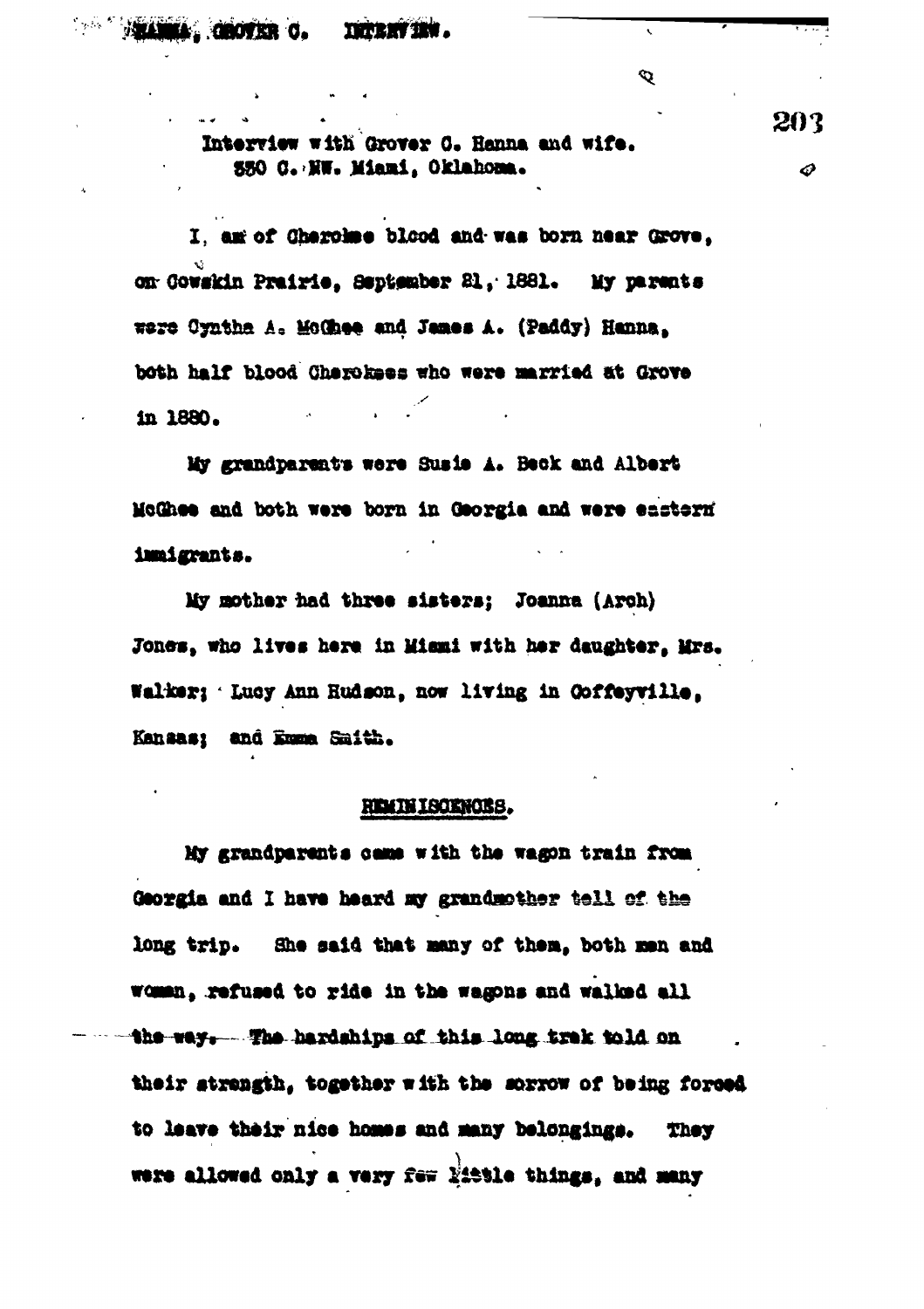died on the way. Graves were dug where ever they thanced to die and the body was buried in an unmarked and now unknown grave. Their relatives and friends were forced to go on leaving their loved ones thus.

She also spoke of seeing her first poll parrot on this trip.

Wishing to stay close to the supplies promised the first year they settled on Long's Prairie. They had nothing and had to build and fix everything so their first home was a small log one, the logs out and placed by the men. Crude outbuildings were also put up. but everything had to be built from the abundant forest around them.

Grandmother lived to be one hundred and four years old and at the time of her death all of her teeth were She never wore glasses but had her second eye-**2000.** sight when she was seventy-eight years old.

We Indians have some wight that we still have faith in. Here are some of them: Whenever you see a dark cloud that looks like a storm, take an ax and stick it up in an ash-hopper with the blade of the ex 204

2

**THERAVIEN.** 

**UNITED**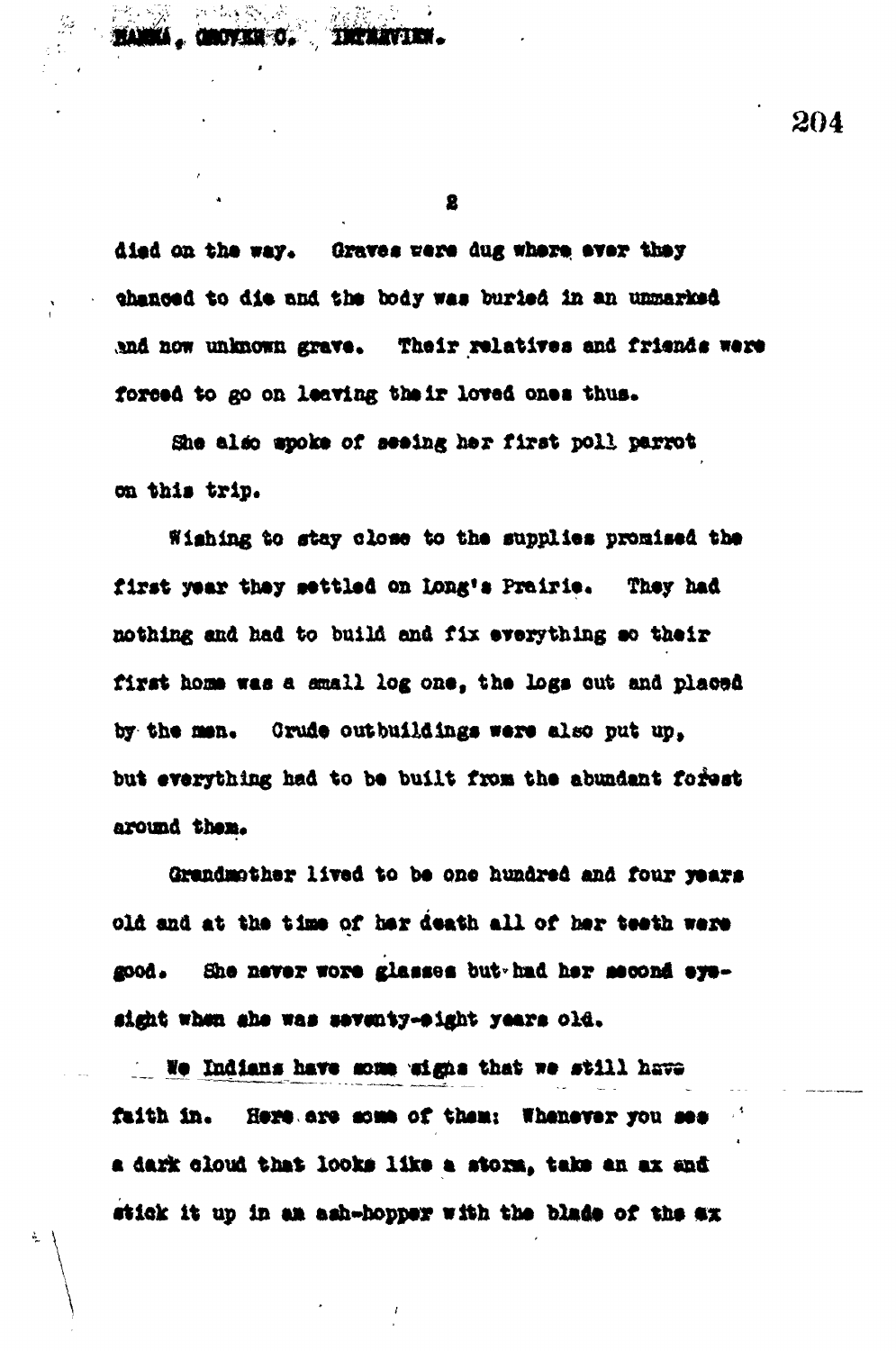**BLINK, GROVER C. 1972811** 

**205**

**9**

**pointing towards the cloud and the ax will separate** the cloud.

**Whenever a screech owl eomee near the house** or the door and hoots, in as many days or weeks as he **hoots, you nay expect a death in the family. This la aoattljats aald of the whip-poor-will also.**

We haven't always kept dates like the white man **and In recalling the time of year of a oertain event,** sometimes they would say, at potato digging time, etc.

# **WAR DAYS**

**My grandfather, Albert MoObee, was e soldier In the war, and left hie wife to care for her four girls and on invalid sister, Cyntha. The soldiers and bushwhaoksrs soon took all the things that they wanted and that were of any use, leaving those at hoa» without horses** *or* **cattle to work. What oattle escaped being stolen were those on the ranger or in the woods that** yen wild as was the case of the hogs. Grandmother's **only dependence and htlp to support her family was a faithful our dog that wee trained to catch and hold** hogs. When out of meat, she would take the dog and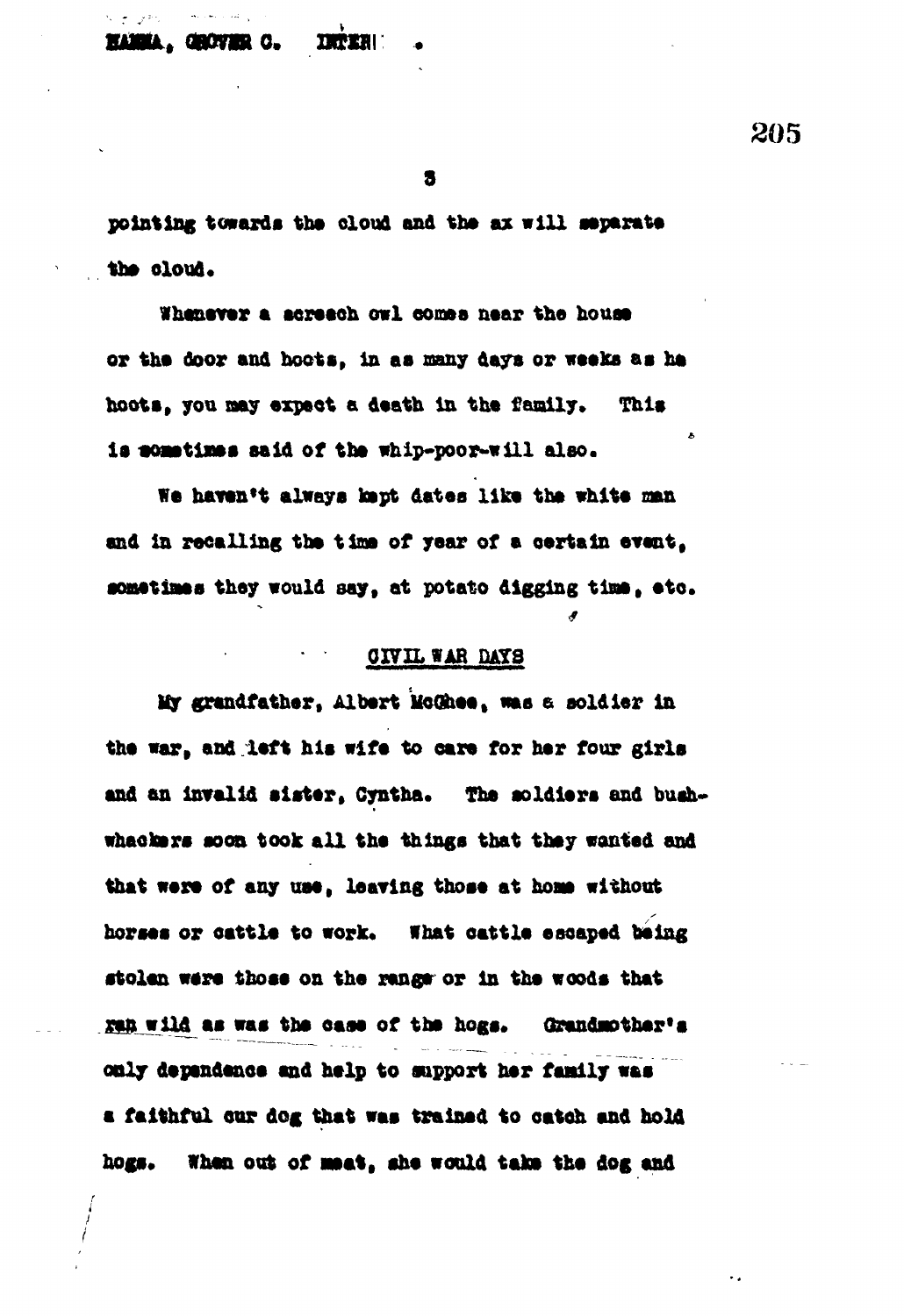go to the woods and hunt till they located a hog and after the dog caught it, he would hold it until she could kill it. This would not always be good mest, as the wild hogs had very little to eat and the mast was often lean and tough. But at that, it meant life to her family. There were no cans or jars to can in, but they dried a few berries and fruits.  $\mathbf{I}$ have heard her tell of one particular incident. The mow was knee deep and she had only some corn meal in the house to eat, not even salt. She took Ring and trailed through the snow till they found a hog which he held until ahe killed it. The salt was obtained by gathering up the dirt where there had been a salt lick for the cattle and boiling the dirt to get out the salt.

Each year grew a little harder and when the war was ended and those of the men who were alive returned, many found their homes destroyed, families separated, some killed, fields grown up, and fences destroyed and burned. They began like the true pioneers they were to gather up and brand what cattle and hogs outside they sould, to rebuild their homes. clear their fields, etc.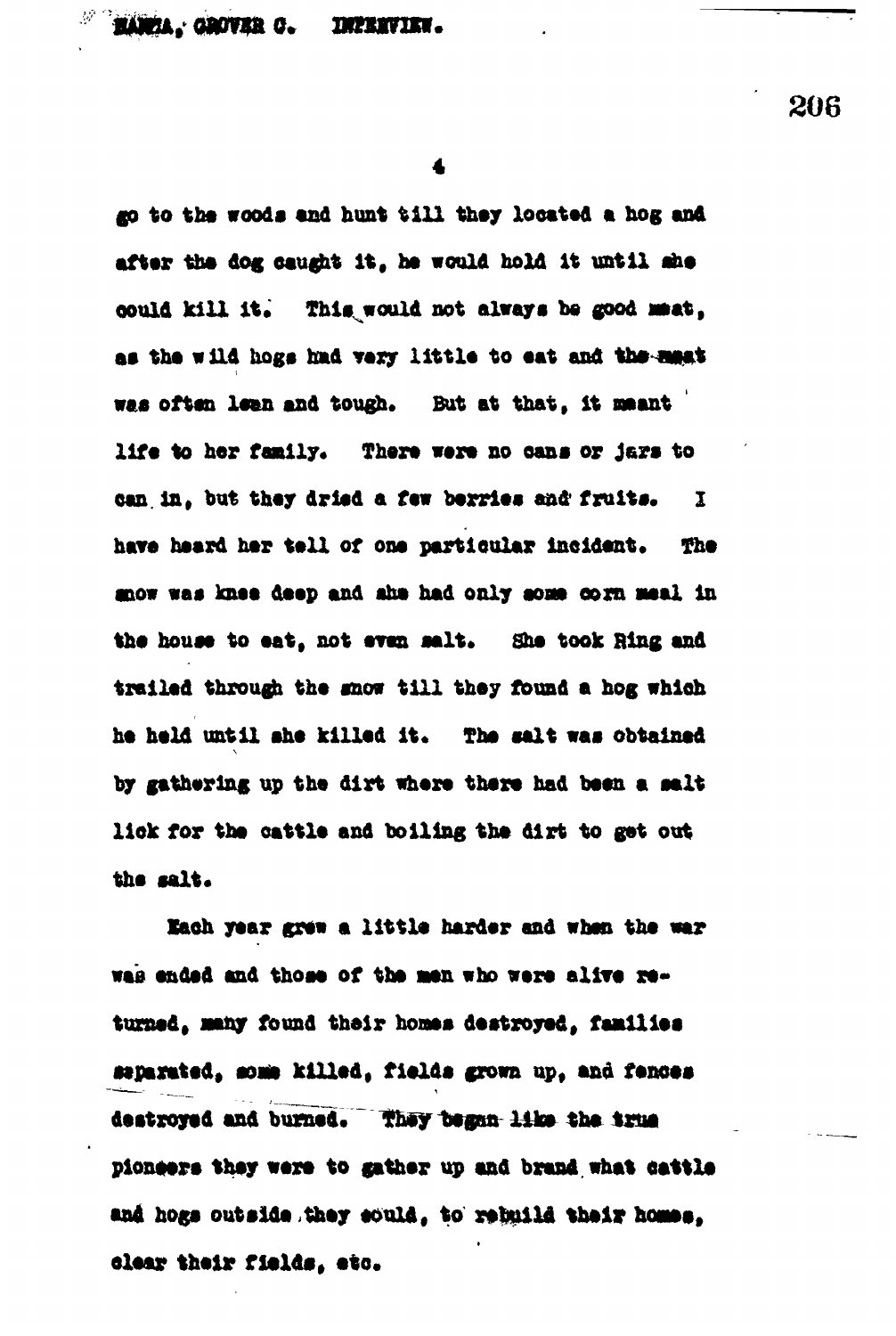AUST CENTRA

ß

I have referred to mother's invalid sister, hunt Cyntha, who lived with them. Years before the war she and Uncle Henry lived on the Illinois River. They owned a darkey called "Nigger Smoot" whom they had had many years and trusted, One night, Uncle Henry expecting to go turkey hunting the next morning, had Smoot help him mould bullets to use. That day, Uncle had sold a good horse and had the money in the house. That night after they had gone to sleep. Smoot took an ax, killed Uncle Henry and pounded Aunt Cyntha until he thought she was dead. Then taking the money. a good horse, and an old rifle he left the place.

A day and half later. Uncle Zake Proctor a half brother of grandmother's found them. Aunt Cyntha was not dead, but never recovered and was an invalid Uncle Zeke took up the trail of the afterwarda. negro by the horse's tracks, and trailed him from the Illinois River to Fredonia. Kansas. Reaching there one evaning about dark, he inquired if a darkey of Smoot 's description had passed through or was there. and was told that such a person was spending the night  $207$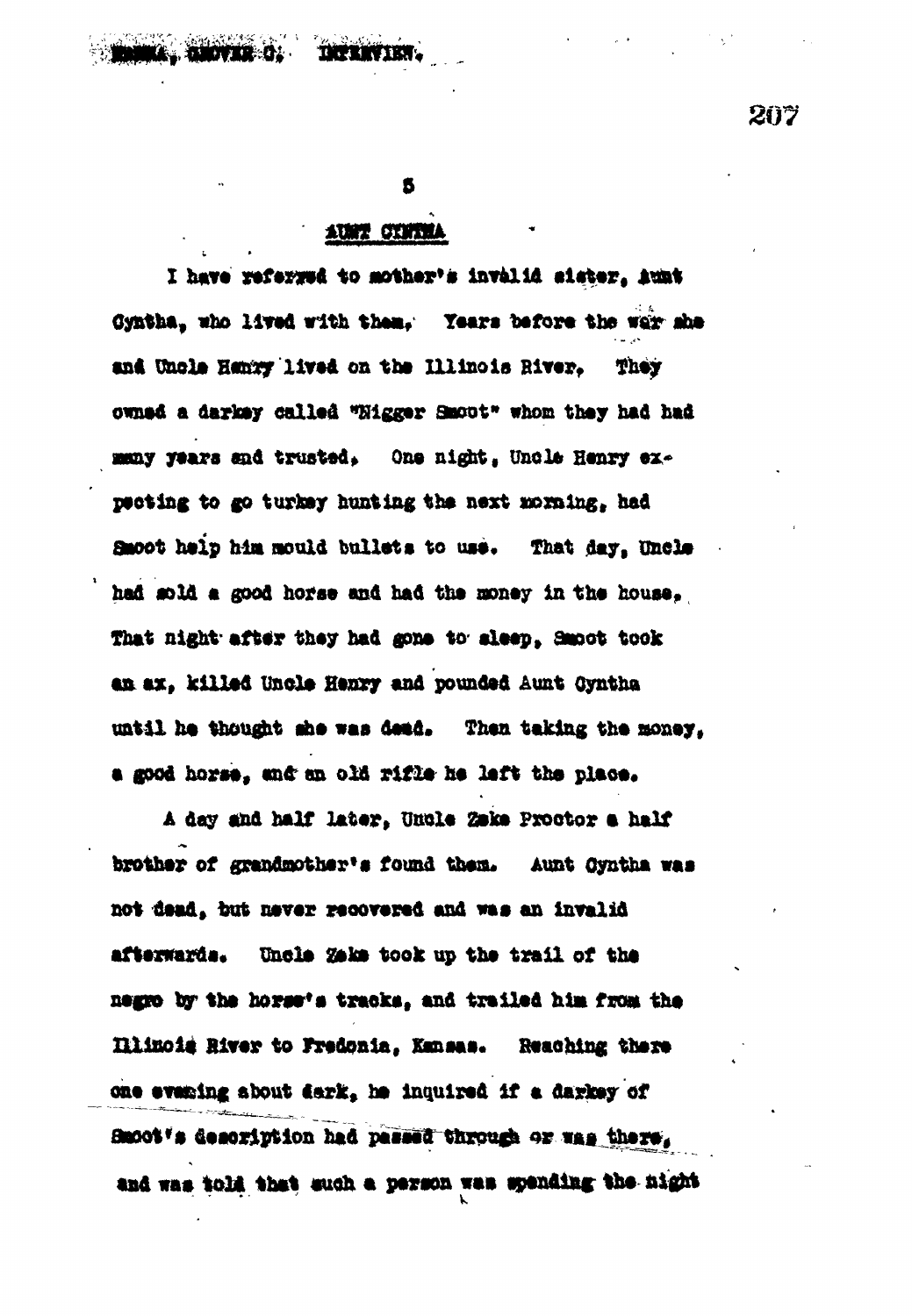in an old much house there. Opening the door of the macke house. he let the light of the lamp he carried fall on the negro. He was the one he had been trailing. On being awakaned, the negro found himself covered with an old Captain Bald. Uncle Zeka compelled the negro to dress and brought him back tied on and riding the same horse that he had ridden away. The negro was hung in the yard where he had committed the crime tan days before.

Uncle Henry's name was Henry Barton. He lived on the Illinois River near the old Hilderbrand Mill. I used to spend quite a bit of my time there when I was growing up. I have seen tenend twelve deer pass the door there.

#### THE MILL TRACEDY

About the mill tragedy, the miller and a client had an argument one day at the mill and the miller decided to kill his client. He raised his gun to shoot and shot at the man, but the shot killed Poly Hilderbrand, mee Beck.

. The trial was conducted at the school-house. under the old Cherokee law. On the day of the trial

208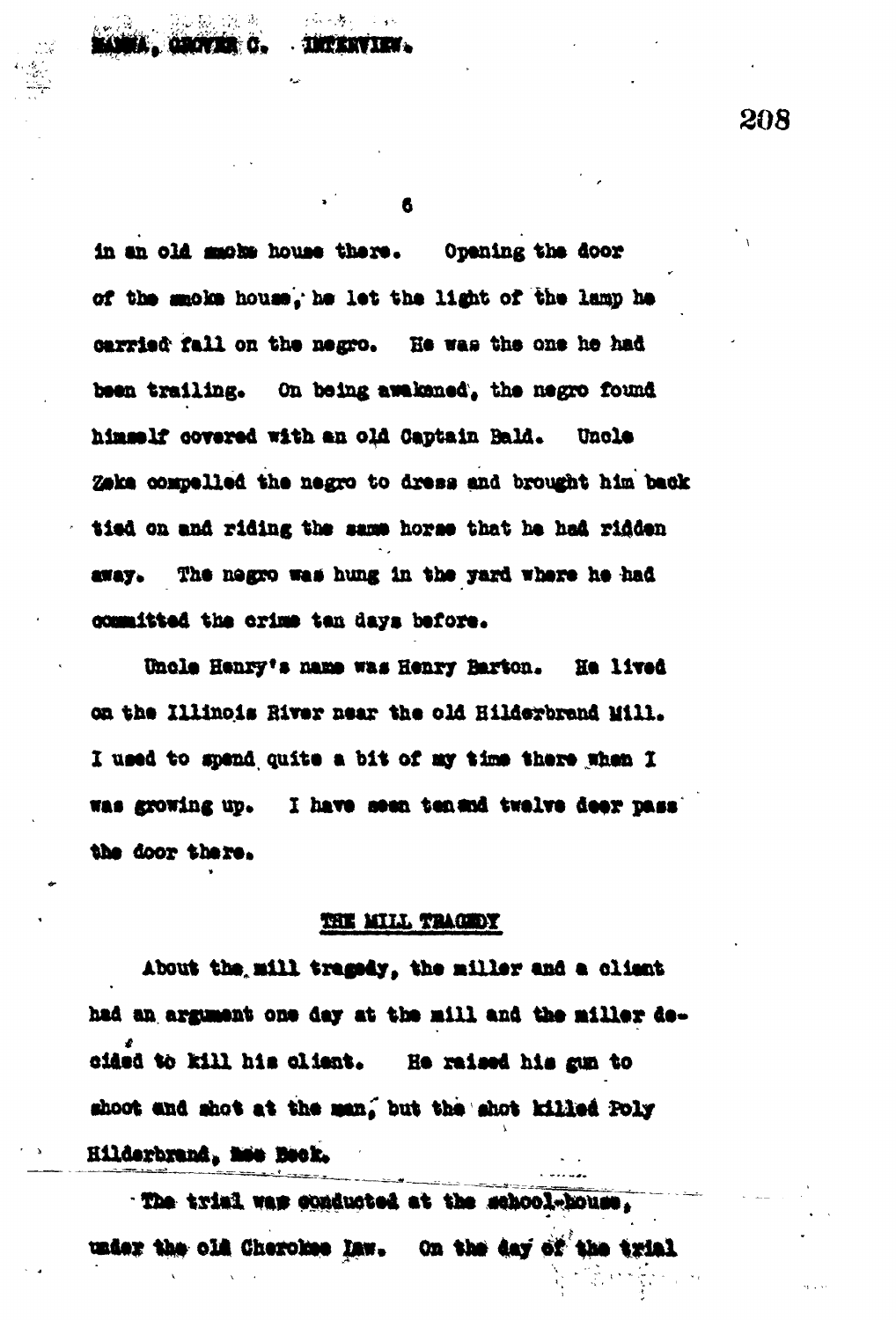## **TETERVIEW.**

 $1 + 1 + 1 + 5$ 

**209**

7

the Downings sat on one side, Zaka Proctor on the other. If they stuck the miller it meant a battle. If they didn't stick the man it meant a battle. The Downings started fire and Uncle Zeke Proctor killed six of the Downings before he fell and raising up he orossed two more.

## MY PARINTS

My parents, Cyntha McChee and James A. Hanna, were married and settled on the Cowakin Prairie in 1880.

**On olty alaotion day in soutbwaat City, in 1881,** Unola Jerry Hanna, father's brother; his wife, Aunt Arch (Mrs. Jo Anna Jones); and my father went there to attend the celebration. While there that day my father and Tom Soraper, a full blood, had a fight. Soraper knew the road that they would travel home and **want ahaad of thaa and 'awat diatanca from town laid hlmaalf oroaawlea in tha wad. it was dark and tha mXoa atoppad and xafuaad to go on. Oatting out thay fovnd aopapap laying thapa, piekad hl» up and put** *him* **la tha back of tha hack, intending to taka hla hoaa.** *fathar* **was riding in the back seat and before long Sorapar who bad** *1mm* **pratanding to ba aalaap o» dramk,**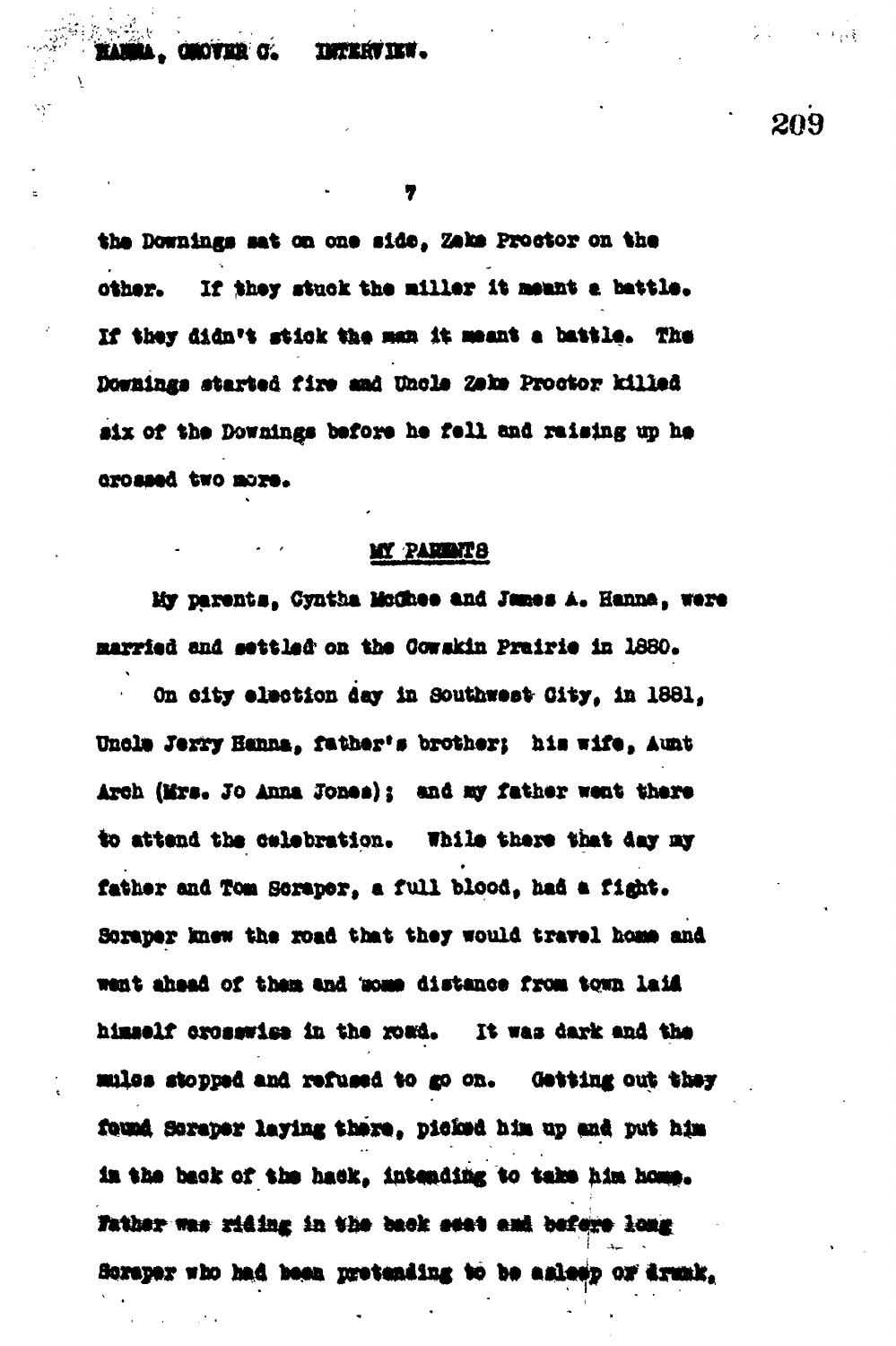HANNA. GROVER C. INTERVIEW.

8

began black guarding and my father knocked him backwards out of the wagon. Later, in the mix up that followed father raised his right arm with a 38 Smith & Weston to shoot Scraper, when Uncle Jerry came between and he shot his brother through the right eye, killing him. Turning, he shot Soraper three times through the neck and made his way to Arkansas where he lived the rest of his life. During the excitement. the mule team ran away with Aunt Arch in the hack and was stopped. The Line Road maar old Professor Shield's The Indian, Soraper, did not die. home.

### FATHER'S LATER LIFE

He took the name of James'Wilson, married again under that ness was reared a family there. Becoming sick and thinking that he was going to die, he told them what his real name was and where he had lived. They buried him at Sallisaw and later him wife and the children came to Dodge east of Grove, hunted up ay mother, told her what had happened and the two women became good friends. He left five months before I was born and I was about fourteen when he died.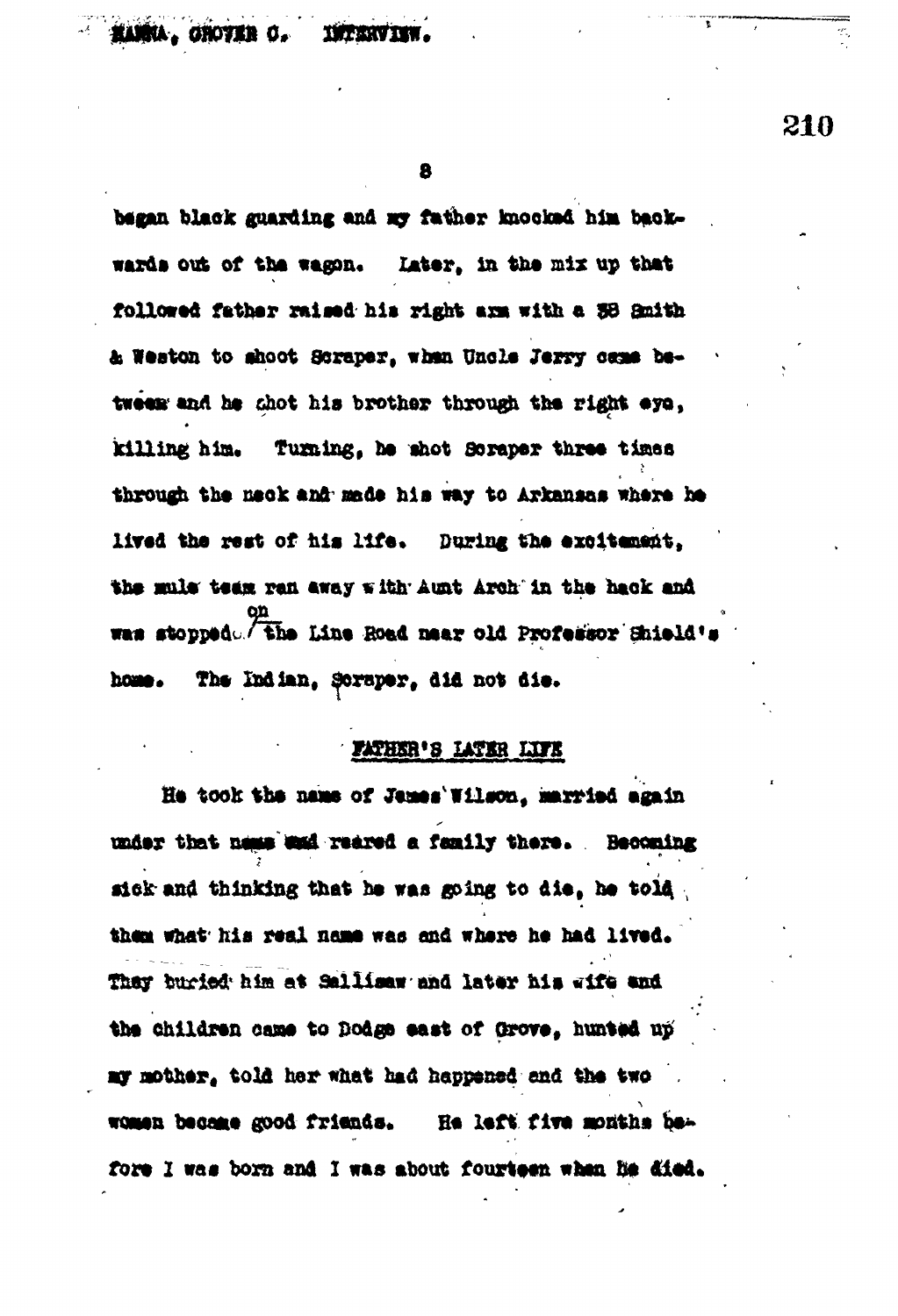#### . GROVIER C. **THERY TEM.**

 $\mathbf Q$ 

## MY BARLY LIFE

Mother married George Talbot, a white man. and after his death James Welch, a Cherokee. I was supmosed to be reared on Cowskin but spent much time with the folks on the Illinois. I not being impressed with the importance of school, attended but little and when I did I walked three miles to a school in Cave Springs. The worst punishment I ever had was one day in early fall before they had fire in the stove. My teacher stood me up on a box wood stove before the room and placed a blus sun-bonnet on my head.

### **MARRIAGE**

I married Josie Albertrombie, a white woman at Sulphur Springs in 1907, but had moved with the folks to what is now Ottawa County and Miami in 1898. We had one child, a daughter, lucie May, who now lives. southeast of Fairland. After the death of my wife on November 11, 1913; the following year. I married Vada Voorhies on September 19, and we have one daughter, Lorene.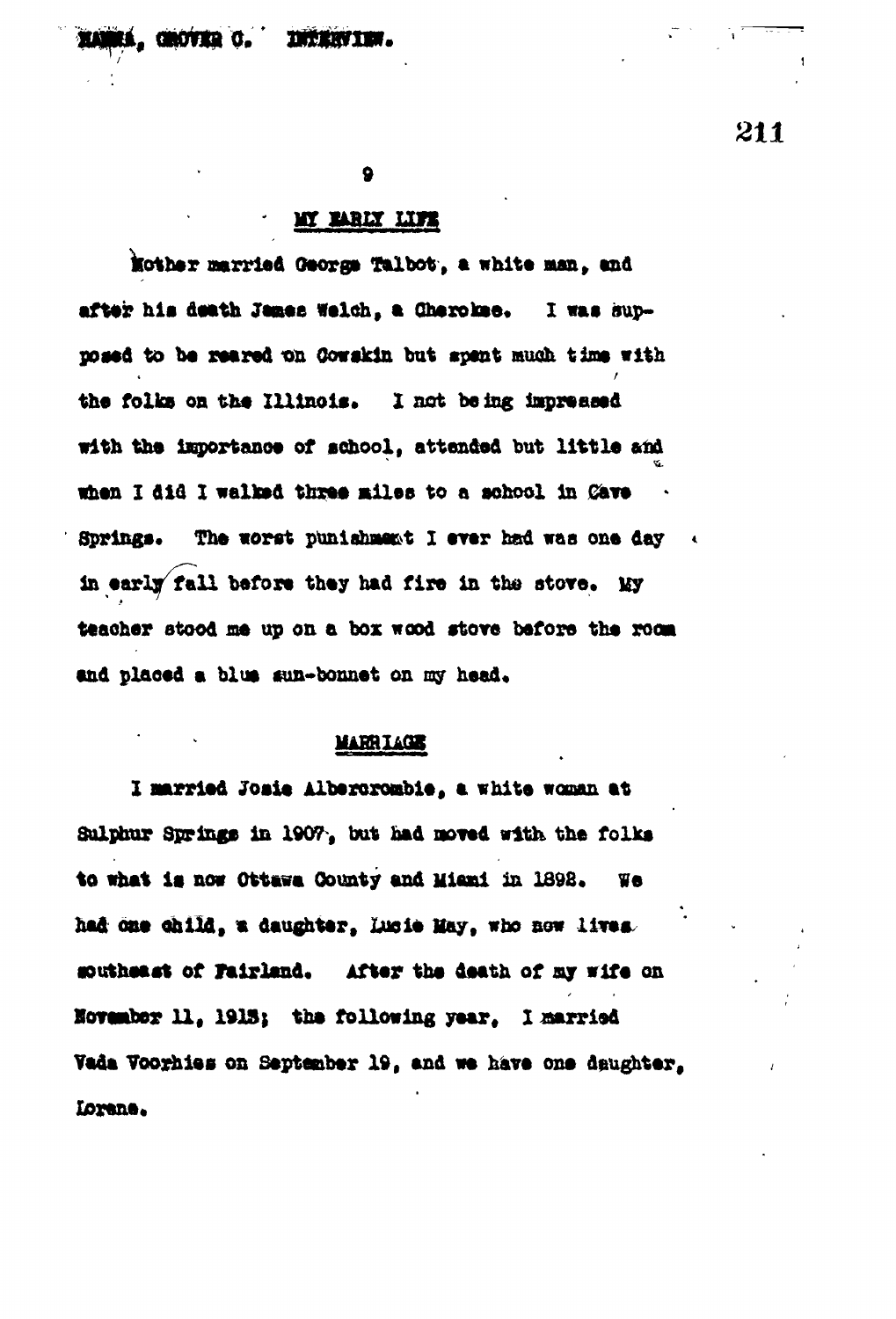#### HAMMA, GROVER C. **INTERVIEW.**

212

10

#### MRS. HANNA'S STORY

My mother was Sarah C. Givens, the daughter of William and Nancy Ann Givens nee Derick, both of whom were born and reared in Georgia and came with the wagon train from there. My father was Samuel D. Voorhies, who came with his parents from France and settled at or near Saint Louis.

#### **FATHER'S LIFE**

Father when quite young was a soldier in the Indian Wars. Later he served through the Civil Way. One day, when young, he was struck by an arrow that went through his leg and he was compelled to ride two days with his leg strapped to his saddle legs and the arrow still in it, before he could get it taken out.

Another time he was drinking from a spring branch when he was struck over the head and was taken to St. Louis to a sanitarium for treatment where he remained some time.

After the close of the war, he returned to the Creek Nation in Indian Territory, and under the name of Dave Harris, married a full blood Creek whose father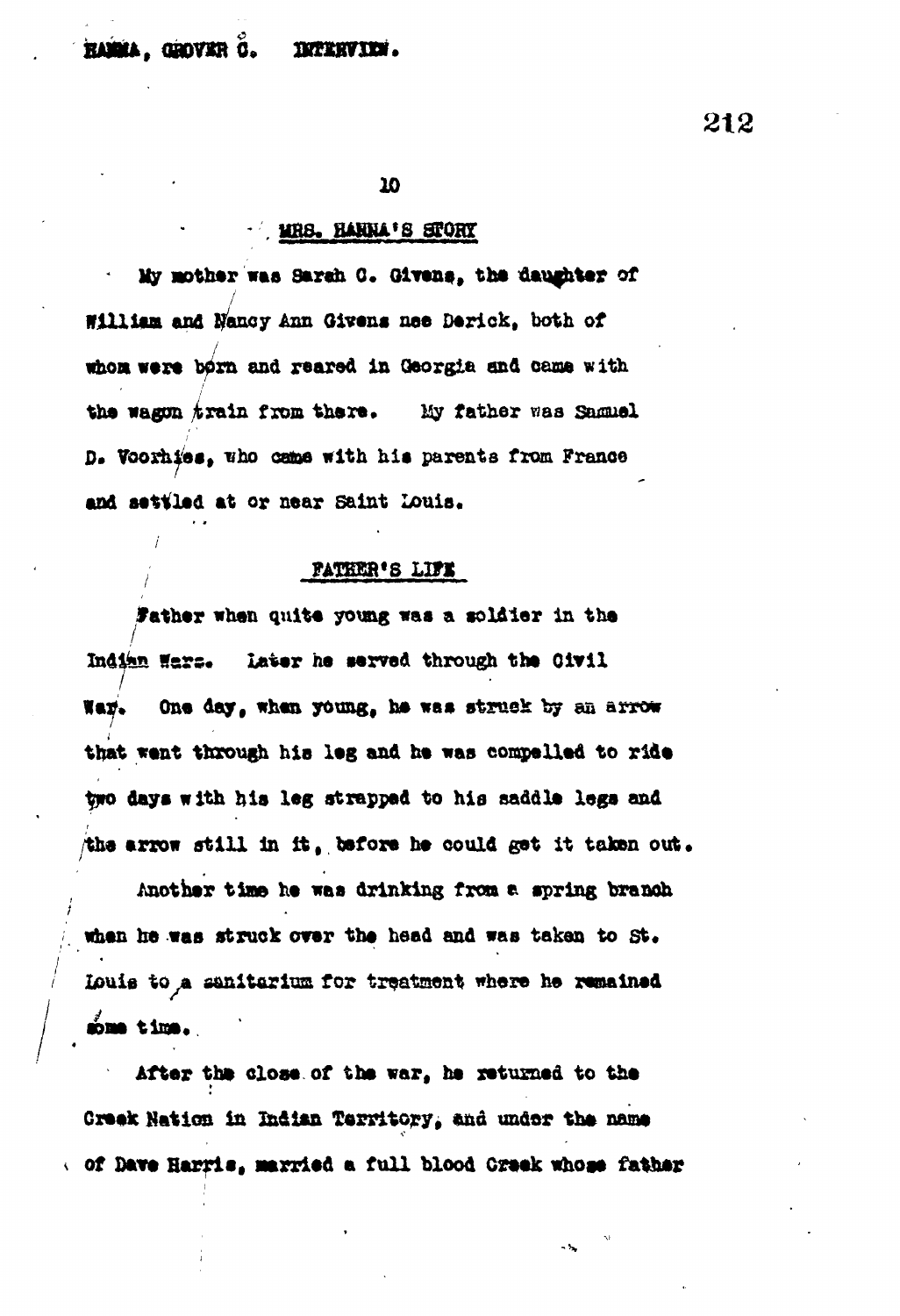#### **HARMA, GROVER O. INTERVIEW.**

وبالمستقدم

213

I am told was the Chief of the tribe at that time. What was her name? I do not remember her first name but she had a brother named George Perryman. They had two children, a boy Walter, born in 1880, and a girl named Lula. These children received allotments as Creeks. Their mother died and my father drifted I have tried to find them, they have never avay. known father's real name and still think their name was Harris. He married my mother, Sarah C. Givens, at Noel, Missouri, in 1890 and she lived with him for eight or nine years before she knew his real name.

His health began to fail and realizing the need of finances, he wrote to his mother who had moved to Cakland, California, and had not heard from him for twenty-five years and thought him dead. Some way he had kept track of where she was for his discharge and other army papers. When they came and he applied for a penaion under his real name of Voorhies, my mother learned for the first time that his name was not So in Heosho, Missouri, in 1895, he remarried Harris. my mother under the name of Samuel D. Voorhies. He only lived to receive one payment and died five months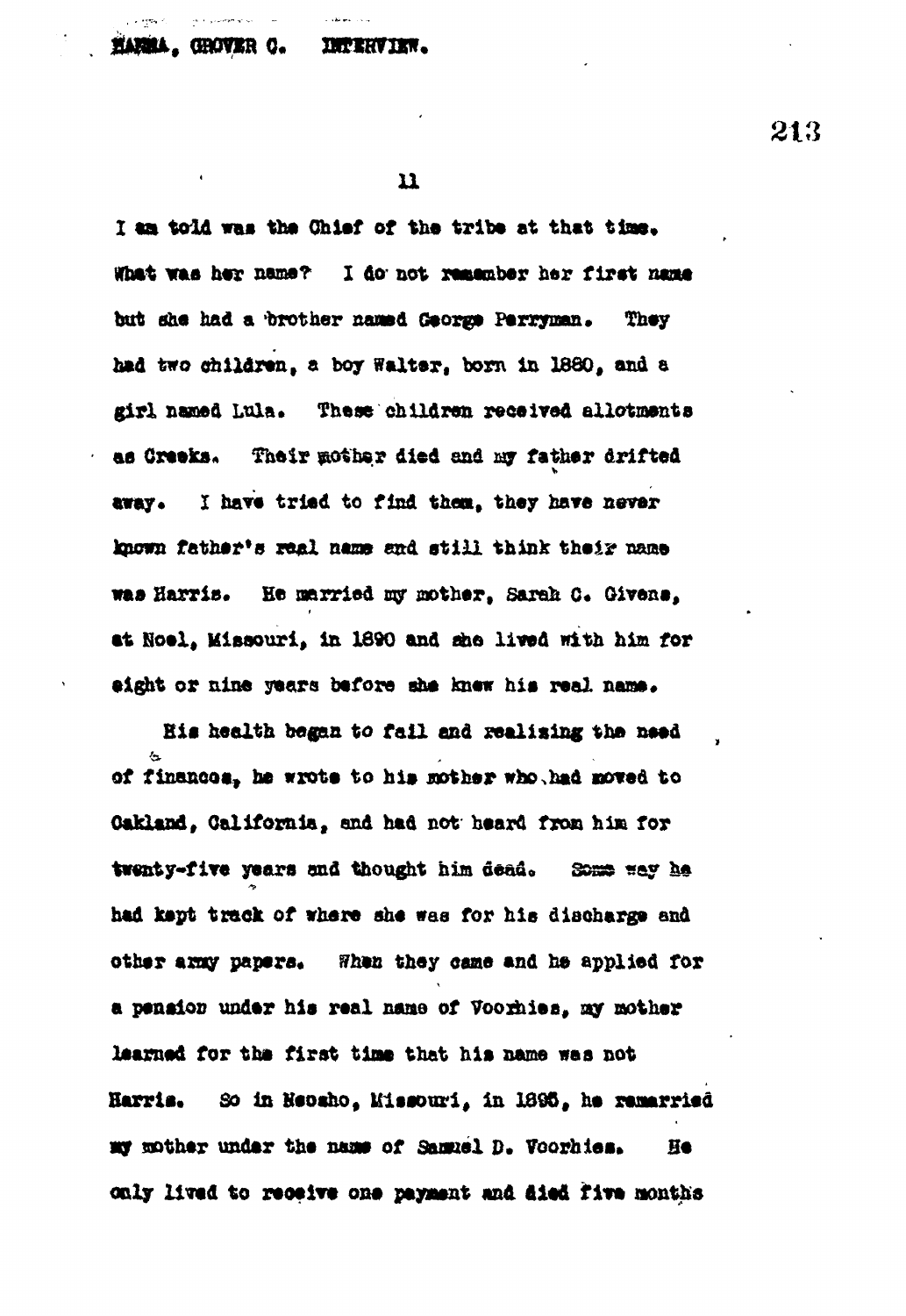#### **HAMMA, GROVER C. DETERVIEW.**

**214**

**IS**

**before I was born, on May 10, 1897.** I had two brothers. Albert and Dan and a sister, Manie.

#### **MOEHSB'S fOIXS**

**Aa I eaid, har parents came with tha Road train** from Georgia where they had a nice home which they **wore oompeXXed to leave. Later when the Cherokeea were being enrolled for allotment here, grandfather refused to allot hia family, saying that he never intended to give the Government anotner ohanoe to make him move.**

**One thing I remember, grandmother often to Li. One night whan they were cangped by a atreaa, ehe found a yellow shiny rock which she kept. I have seen her** put it in a pan of water and shake it around to make it ahine. It was gold and ahe wore it away washing it **to oala it ahino when ahe wea showing it to people.**

**They settled olose to Saratoga Springs and** *b&&* **,,** a one room log house with a shed room. Grandfather, **known as Bill Oivena, the oattlenan, later settled on Cowektn Prairie and- bought oattle all over the country, even driving them from Sweetwater<sup>t</sup> Texea, an\***